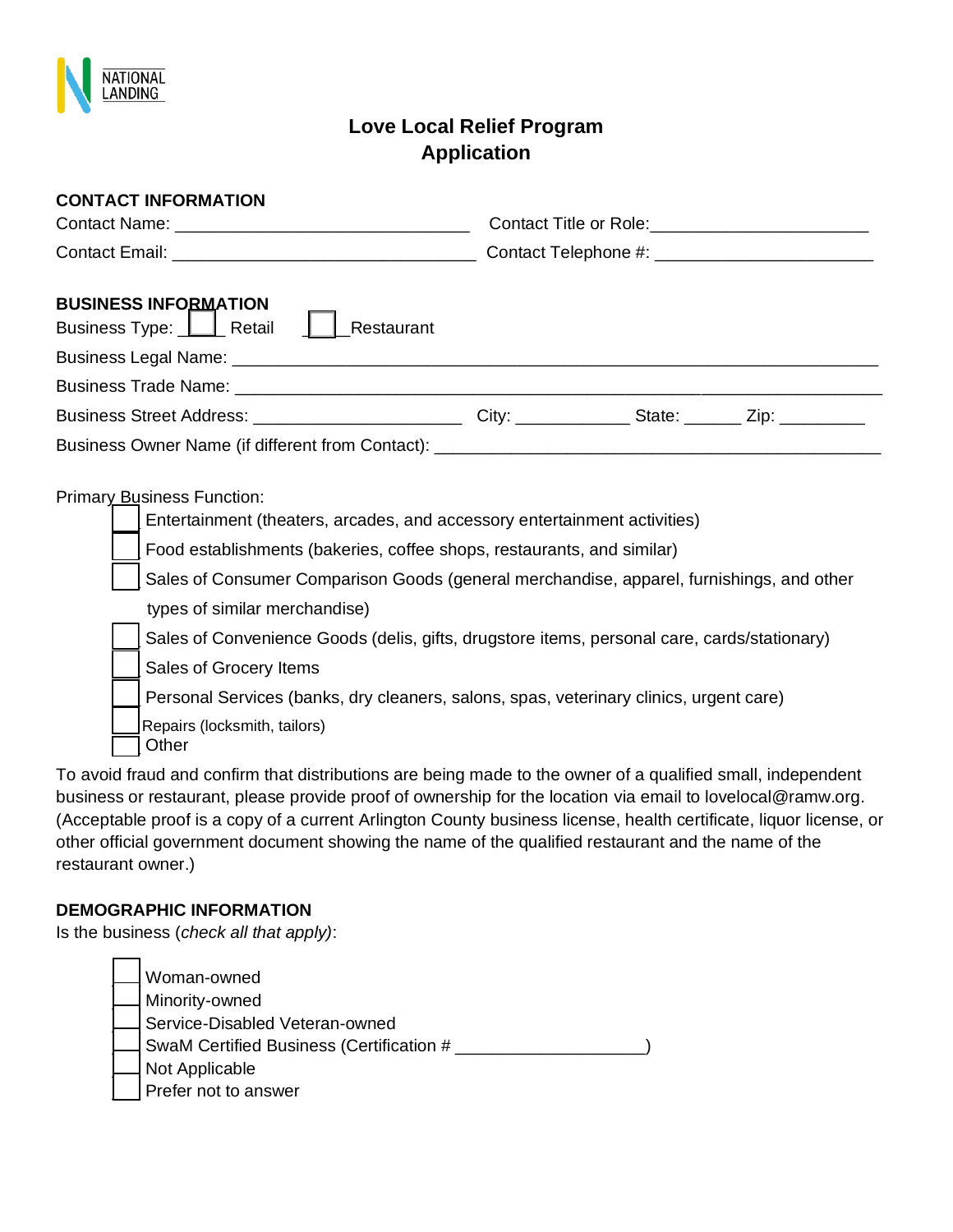

## **NARRATIVE**

What has been the biggest impact COVID-19 has had on your business? (*Check all that apply)*

| Reduced sales due to declining economy                     |
|------------------------------------------------------------|
| Reduced sales due to social distancing/isolation           |
| Supply chain issues                                        |
| Difficulty accessing short-term capital                    |
| Difficulty accessing long-term capital                     |
| Employee anxiety or distraction                            |
| Difficulty collaborating with partners, customers, or team |
| Other                                                      |
| No impact                                                  |
|                                                            |

Please elaborate on your selection(s).

How have you pivoted your business and adapted to the impacts of COVID-19? Select all that apply.

\_\_\_\_\_\_\_\_\_\_\_\_\_\_\_\_\_\_\_\_\_\_\_\_\_\_\_\_\_\_\_\_\_\_\_\_\_\_\_\_\_\_\_\_\_\_\_\_\_\_\_\_\_\_\_\_\_\_\_\_\_\_\_\_\_\_\_\_\_\_\_\_\_\_\_\_

\_\_\_\_\_\_\_\_\_\_\_\_\_\_\_\_\_\_\_\_\_\_\_\_\_\_\_\_\_\_\_\_\_\_\_\_\_\_\_\_\_\_\_\_\_\_\_\_\_\_\_\_\_\_\_\_\_\_\_\_\_\_\_\_\_\_\_\_\_\_\_\_\_\_\_\_\_\_\_\_\_\_\_\_\_\_\_\_

\_\_\_Used my resources (time, space, funds, etc.) for direct COVID-19 relief

Provided PPE, sanitizer, masks, etc.

Adjusted and/or launched new product and/or service offerings

Launched online presence or increased online activity

Laid off employees

Reduced operational hours

Closed my store per government orders

\_\_\_ Other

No pivot to my business

**ELIGIBILITY DETERMINATION:** The following questions will determine if your business meets the required eligibility criteria established for the Love Local Relief Fund.

Is your business located in the National Landing Business Improvement District?  $\Box$  Yes  $\Box$  No

Does your business have a current business license in Arlington County?  $\Box$  Yes  $\Box$  No

- Is the business current on its Arlington County taxes (as of March 13, 2020)?  $\Box$  Yes  $\Box$  No
- Is the business currently open and operating?  $\Box$  Yes  $\Box$  No
- Is the business a brick-and-mortar location?  $\Box$  Yes  $\Box$  No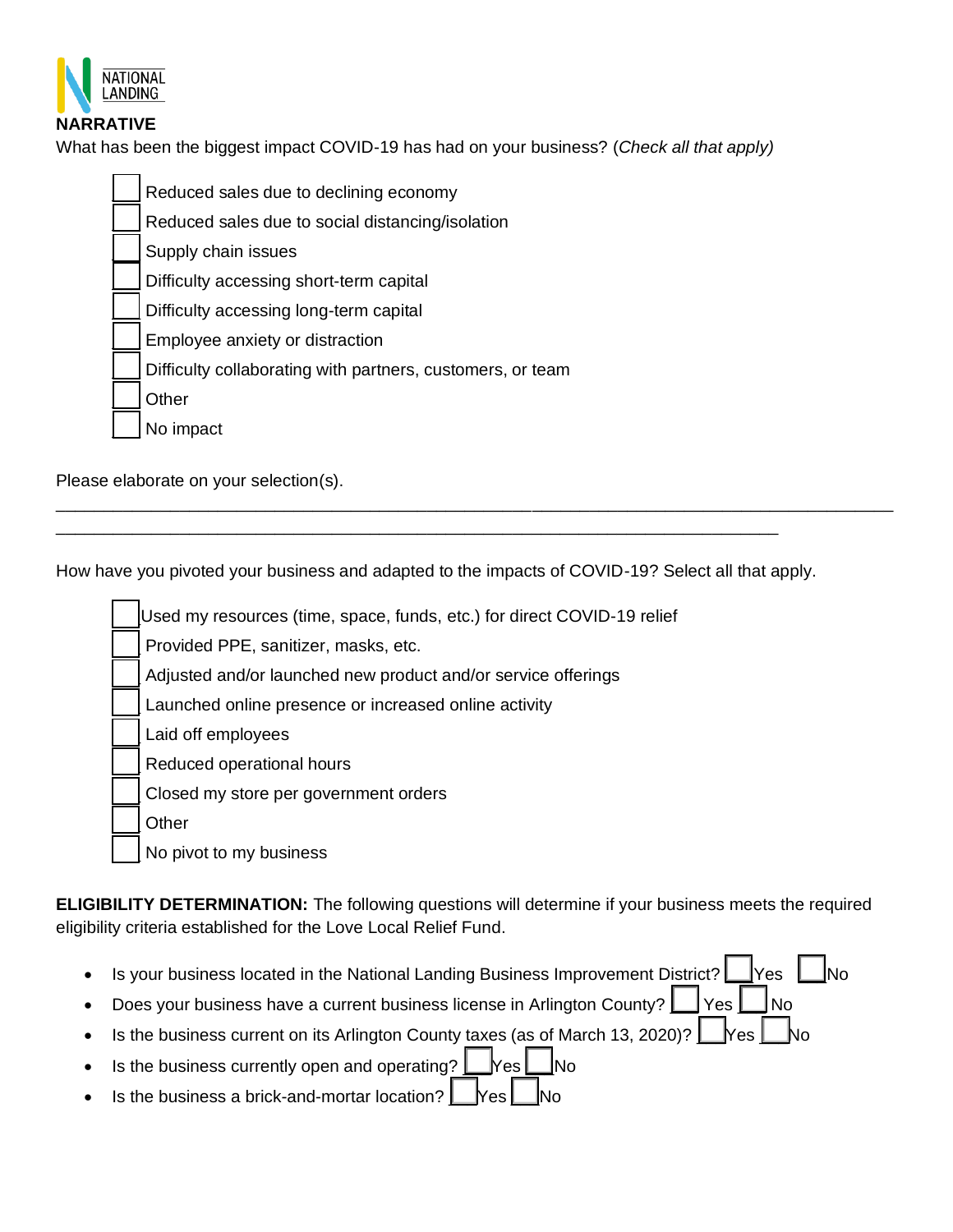

- How many locations does your organization have? \_\_\_\_\_\_
- How many employees did you have at the location you are applying for as of March 2020? \_\_\_\_\_\_
- How many employees do you currently have?
- Do you anticipate your business closing in the next  $6 12$  months?  $\Box$  Yes  $\Box$  No
- Are you able to commit to offering a discount of at least 10% on products or services on a dedicated date in April 2021 during the Love Local marketing campaign?  $\Box$  Yes  $\Box$  No
- Are you able to commit to participating in the Love Local marketing campaign via posting promotional artwork and messaging to your social media platforms (if available for your business)?  $\Box$  Yes  $\Box$  No

### **MARKETING PARTICIPTION**

Does your business have the following social media platforms? Select all that apply.

| Facebook   |
|------------|
| ]Instagram |
| Twitter    |

| What is your Facebook page? URL: |  |
|----------------------------------|--|
| What is your Instagram handle? @ |  |
| What is your Twitter handle? @   |  |

If your business does not utilize social media platforms, please explain how your business will be able to participate in the marketing promotion, by helping to bring awareness, for the Love Local program.

\_\_\_\_\_\_\_\_\_\_\_\_\_\_\_\_\_\_\_\_\_\_\_\_\_\_\_\_\_\_\_\_\_\_\_\_\_\_\_\_\_\_\_\_\_\_\_\_\_\_\_\_\_\_\_\_\_\_\_\_\_\_\_\_\_\_\_\_\_\_\_\_\_\_\_\_\_\_\_\_\_\_\_\_\_\_\_\_ \_\_\_\_\_\_\_\_\_\_\_\_\_\_\_\_\_\_\_\_\_\_\_\_\_\_\_\_\_\_\_\_\_\_\_\_\_\_\_\_\_\_\_\_\_\_\_\_\_\_\_\_\_\_\_\_\_\_\_\_\_\_\_\_\_\_\_\_\_\_\_\_\_\_\_\_\_\_\_\_\_\_\_\_\_\_\_\_ \_\_\_\_\_\_\_\_\_\_\_\_\_\_\_\_\_\_\_\_\_\_\_\_\_\_\_\_\_\_\_\_\_\_\_\_\_\_\_\_\_\_\_\_\_\_\_\_\_\_\_\_\_\_\_\_\_\_\_\_\_\_\_\_\_\_\_\_\_\_\_\_\_\_\_\_\_\_\_\_\_\_\_\_\_\_\_\_

**SELF CERTIFICATIONS:** In order to complete and submit your application, you must check off the following self-certifications.

- 1.  $\parallel$  By checking this box, the applicant certifies that the information included in this application is true and correct information, to the best of his or her current knowledge.
- 2. **Example 2.** By checking this box, the applicant acknowledges and agrees that the National Landing Business Improvement District reserves the right to request supporting documentation regarding the use of the financial assistance provided by the Love Local Relief Program and the applicant agrees to provide such documentation as requested.
- 3. I I agree to have my information shared with the National Landing Business Improvement District.
- 1 certify I am authorized to complete this application on behalf of the owner.